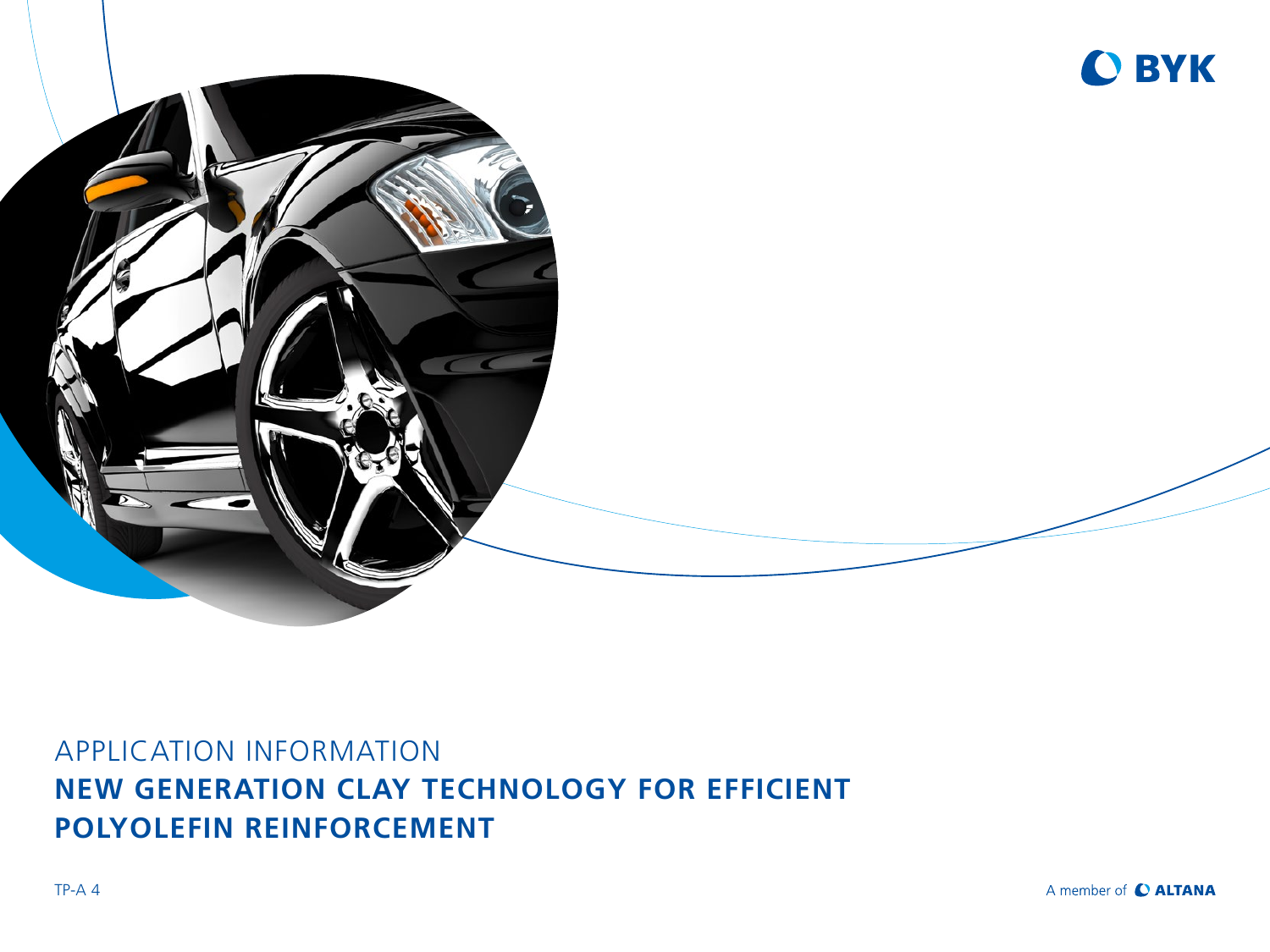# **Contents**

- [The challenge](#page-2-0)
- [The solution BYK-MAX CT 4270](#page-3-0)
- [Reduced density](#page-4-0)
- [Increased scratch resistance](#page-5-0)
- [Improved processability](#page-7-0)
- [Conclusion](#page-7-0)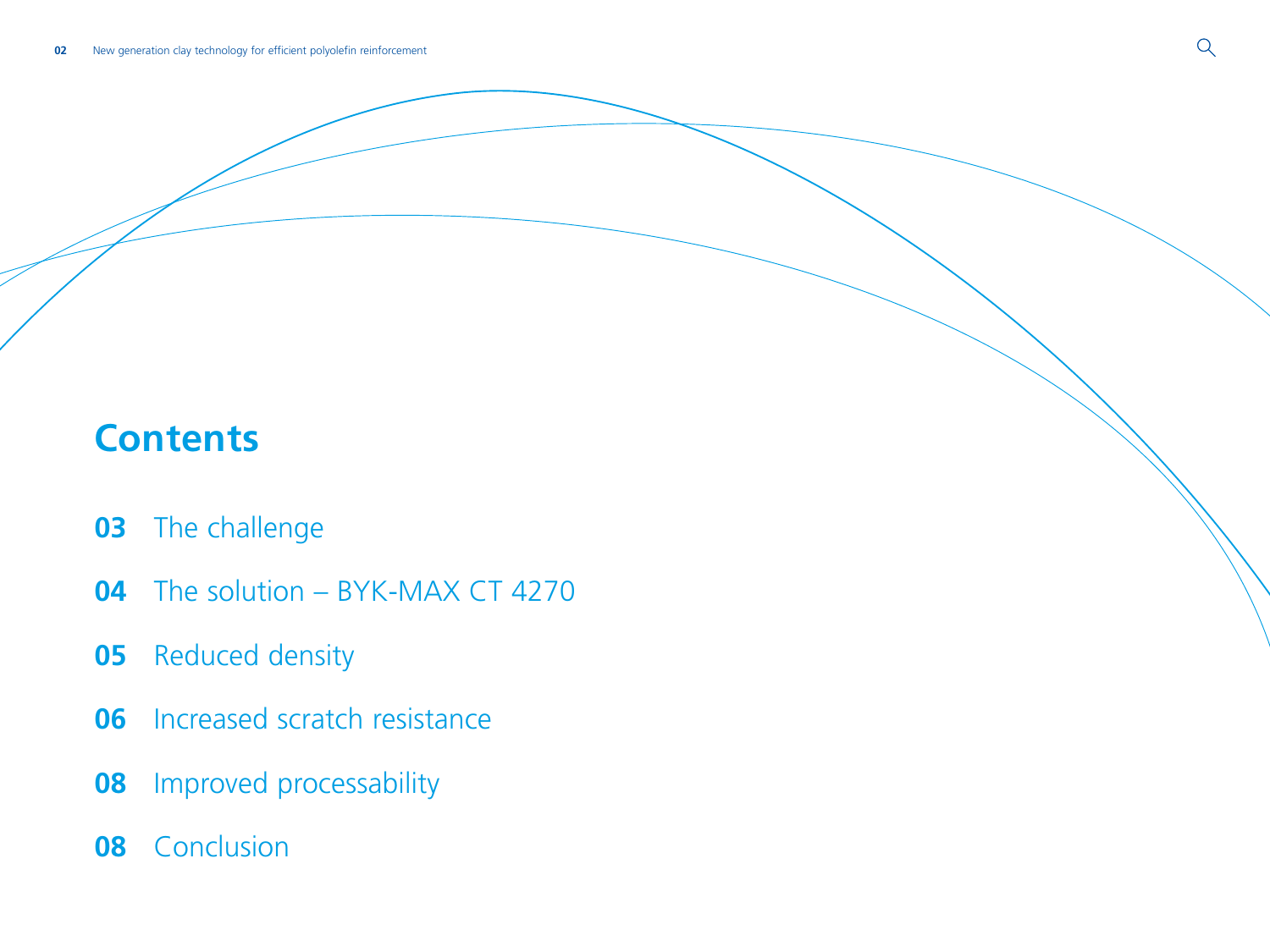# <span id="page-2-0"></span>**The challenge**

To access a broad range of applications from TPO bumpers and interior/exterior automotive trim to many other durable goods, polypropylene (PP) needs reinforcement. Talc is often used to provide reinforcement because it is a low-cost option.

However, as a mineral, talc has a higher density, increasing the density of compounds and overall part mass. Additionally, using talc in PP compounds reduces both scratch resistance and design flexibility (due to interference with the strength and appearance of knit/weld lines).

While talc provides a low-cost reinforcement option, it does not enable decreased density and improved scratch resistance goals.

**Note**

To ensure the best appearance and full functionality, please open in Adobe Acrobat.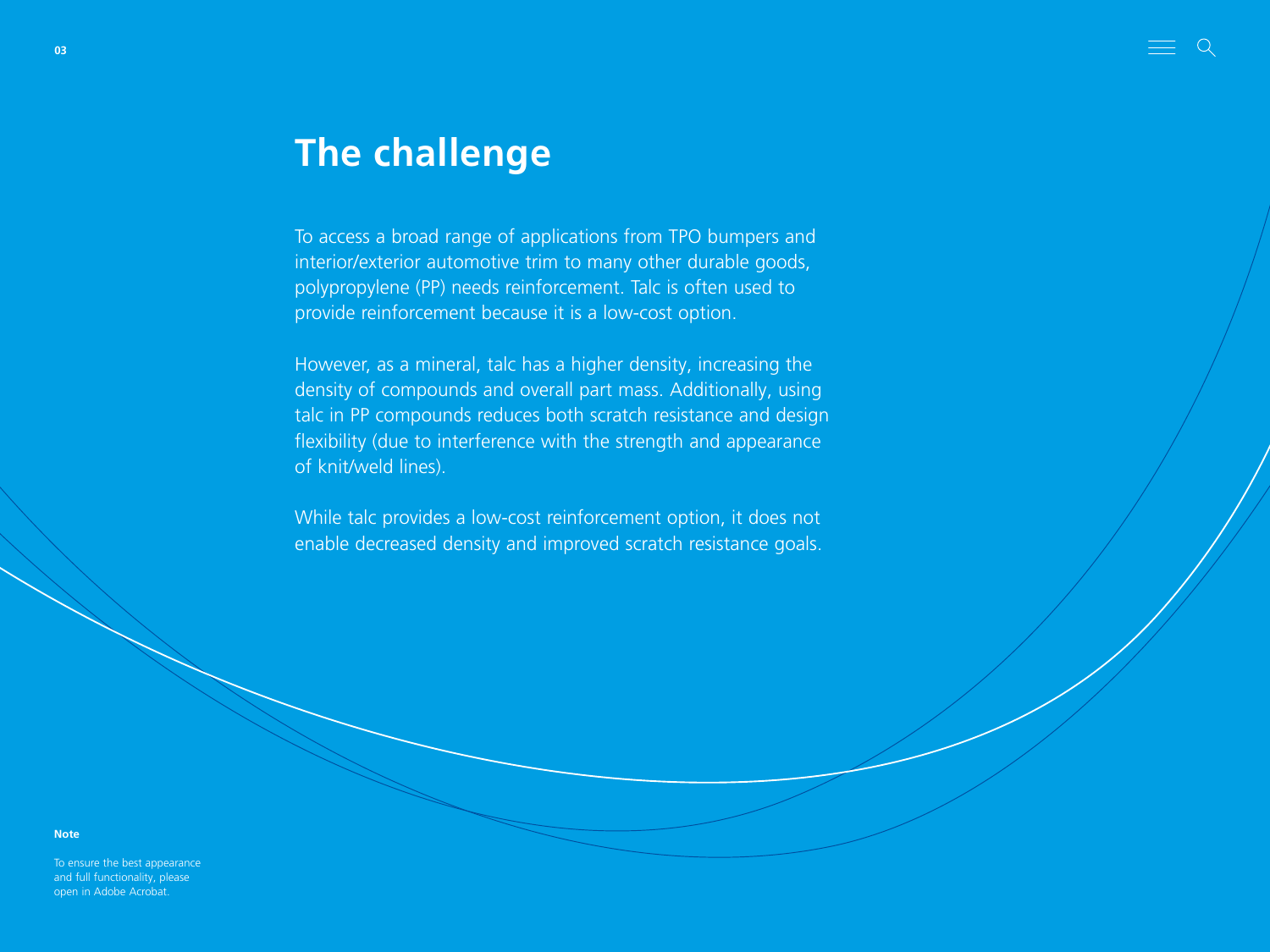## <span id="page-3-0"></span>**The solution – BYK-MAX CT 4270**

BYK-MAX CT 4270 is a controlled blend of specific grades of clays (mixed morphology) that offers reduced density, increased scratch resistance and improved processability without negatively affecting part cost. Whereas 12-18% of various grades of talc is required to meet desired physical properties, only 5% of BYK-MAX CT 4270 is required. The physical property benefits of clay reinforcement have been recognized for many years. However, clay has been more expensive and has required the use of grafted PP additives and special processing to manufacture compounds. These have all increased the cost of using clay and prevented more widespread acceptance. To counteract these, BYK developed BYK-MAX CT 4270 using a proprietary blend of clays to provide greatly increased exfoliation using standard processing techniques. These factors combine to utilize the benefits of clay with no increase in part cost.

### BYK-MAX CT 4270 – Morphology improvement



**G.01**

### **BYK-MAX CT 4270**

**Product type** Organically modified clay

**Application** TPO and PP compounds

#### **Key benefits**

- Reduced density/mass reduction
- Increased scratch resistance
- Improved processability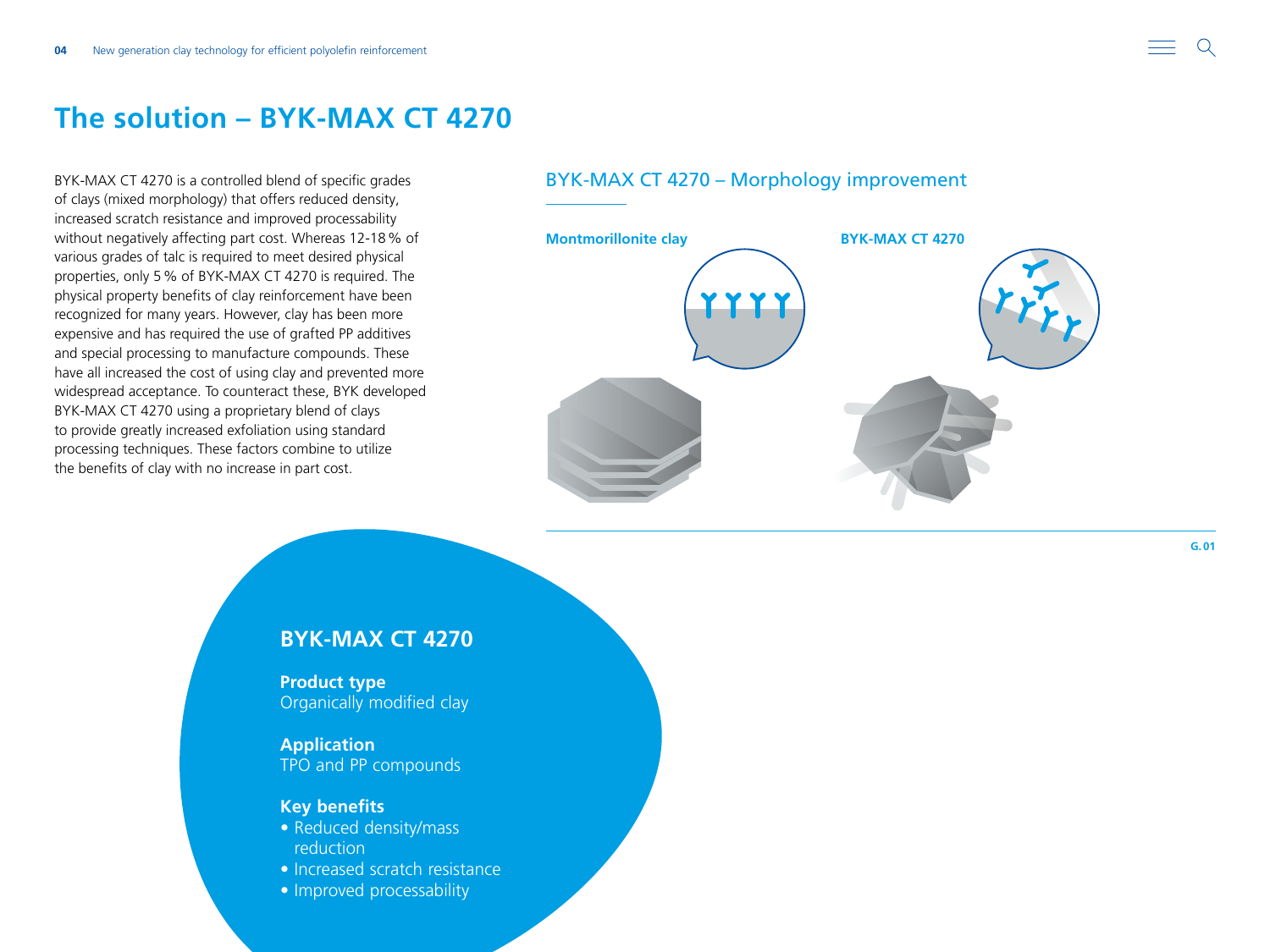# <span id="page-4-0"></span>**Reduced density**

Density reduction is an important trend in the automotive industry. Reducing the weight of vehicles results in improved fuel consumption, thus reducing the carbon dioxide emissions that are driving global climate change. Additionally, mass reduction will remain a key to the range of electric vehicles.

In an internal BYK study, bumper grades using BYK-MAX CT 4270 were developed and compared to commonly available bumper grades using talc. To match the properties of the 12% talc compound only 5% of clay was required, resulting in a 7% density reduction.



#### **BYK-MAX CT 4270 – TPO development formulations**

| <b>Parameter</b>              | Goal      | <b>Talc 12%</b><br>control | <b>5% BYK-MAX CT 4270</b> |                      |                      |                      |
|-------------------------------|-----------|----------------------------|---------------------------|----------------------|----------------------|----------------------|
|                               |           |                            | <b>Formulation A</b>      | <b>Formulation B</b> | <b>Formulation C</b> | <b>Formulation D</b> |
| <b>Density</b>                | Minimize  | 0.986                      | 0.923                     | 0.920                | 0.923                | 0.918                |
| <b>Melt Flow Index</b>        | $35+$     | 27                         | 23                        | 25                   | 21                   | 23                   |
| <b>Flexural Modulus (MPa)</b> | $1600+$   | 1400                       | 1600                      | 1520                 | 1241                 | 1345                 |
| Izod Impact Strength 23 °C    | 55        | 55                         | 21                        | 23                   | 36                   | 32                   |
| Izod Impact Strength -30 °C   | 7         | 7.0                        | 3.6                       | 3.4                  | 4.1                  | 4.0                  |
| Dart Impact Strength 23 °C    | 264       | 264                        | 280                       | 256                  | 264                  | 264                  |
| Dart Impact Strength -30 °C   | 240 (DF)  | 240 (DF)                   | 112 (BF)                  | 152 (BF)             | 176 (DF)             | 216 (DF)             |
| HDT at 0.45 MPa               |           | 102.5                      | 100.0                     | 101.0                | 94.2                 | 96.6                 |
| HDT at 1.8 MPa                | $\geq 50$ | 53                         | 55                        | 56                   | 54                   | 56                   |

DF: Ductile failure, BF: Brittle failure **T.01**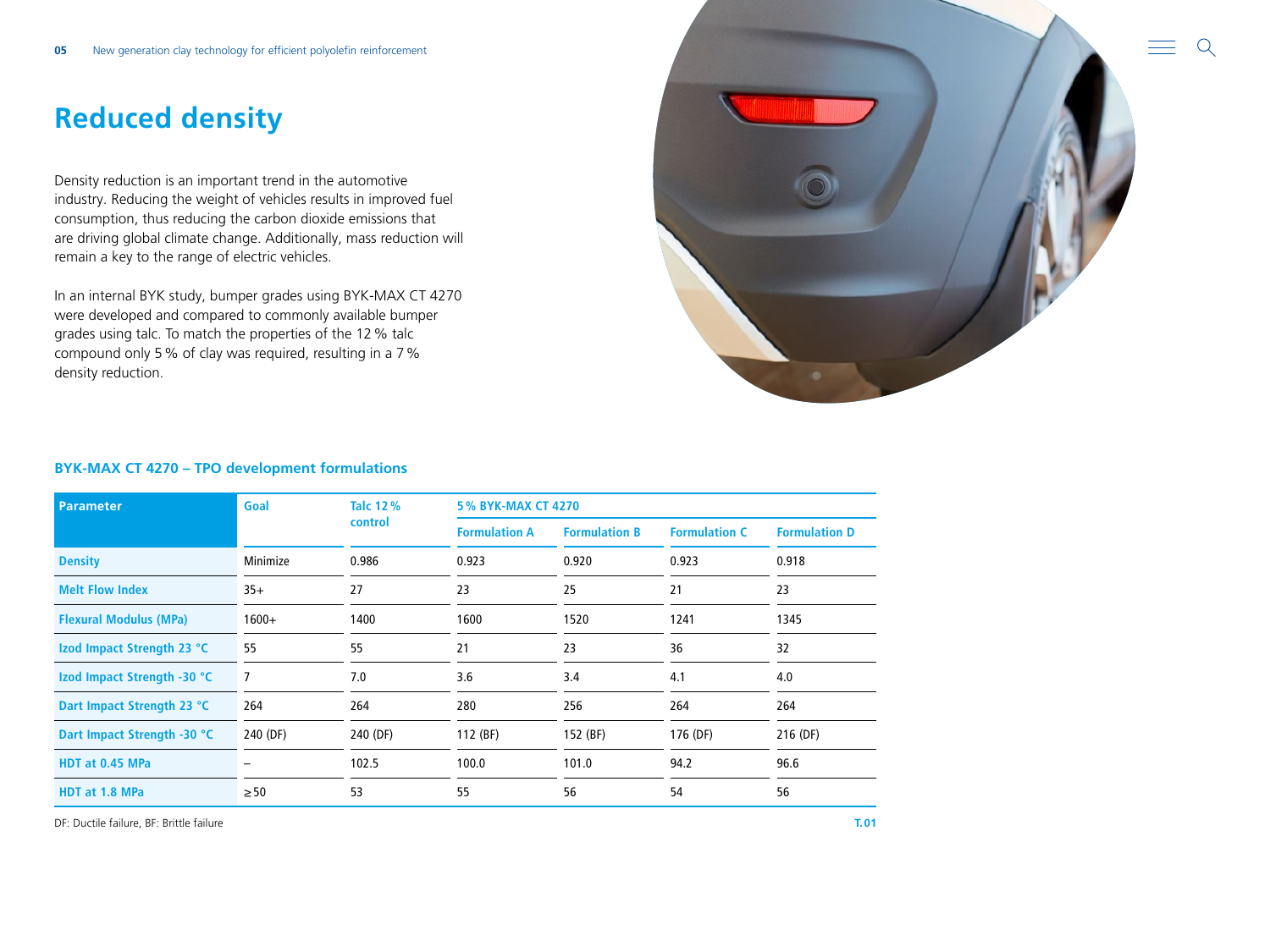### <span id="page-5-0"></span>**Increased scratch resistance**

Similar to automotive exterior, both weight and cost reduction are key trends for interiors as well. In addition, removal of coatings reduces cost and the environmental impact of VOC during the coating application process. The transition to PP based materials for interiors reduces cost, weight and emissions. However, this transition has been hindered by the reduction in scratch resistance when using talc reinforced PP. Substituting talc by BYK-MAX CT 4270 enables this transition without impair scratch resistance.

As can be seen in the example on the right, talc particles in the walls of the scratch are very visible and reflect more light making the scratches more visible than neat polymer. BYK-MAX CT 4270 does not produce the same effect due to its finer dispersion.

The Erichsen Five Finger Scratch test is commonly used to evaluate the scratch resistance of polymer surfaces. This test uses fingers with different loads to create scratches in the surface which are then evaluated using the lightness scale from a spectrophotometer. The greater the change in lightness from the unscratched to the scratched area, the more visible the scratch. The data below demonstrates how a system using BYK-MAX CT 4270 dramatically outperforms systems using talc.

### BYK-MAX CT 4270 – Scratch performance improvement

**PP/BYK-MAX CT 4270:**  less whitening observed

**PP/talc:** particles of about 10 micron are observed on scratch line

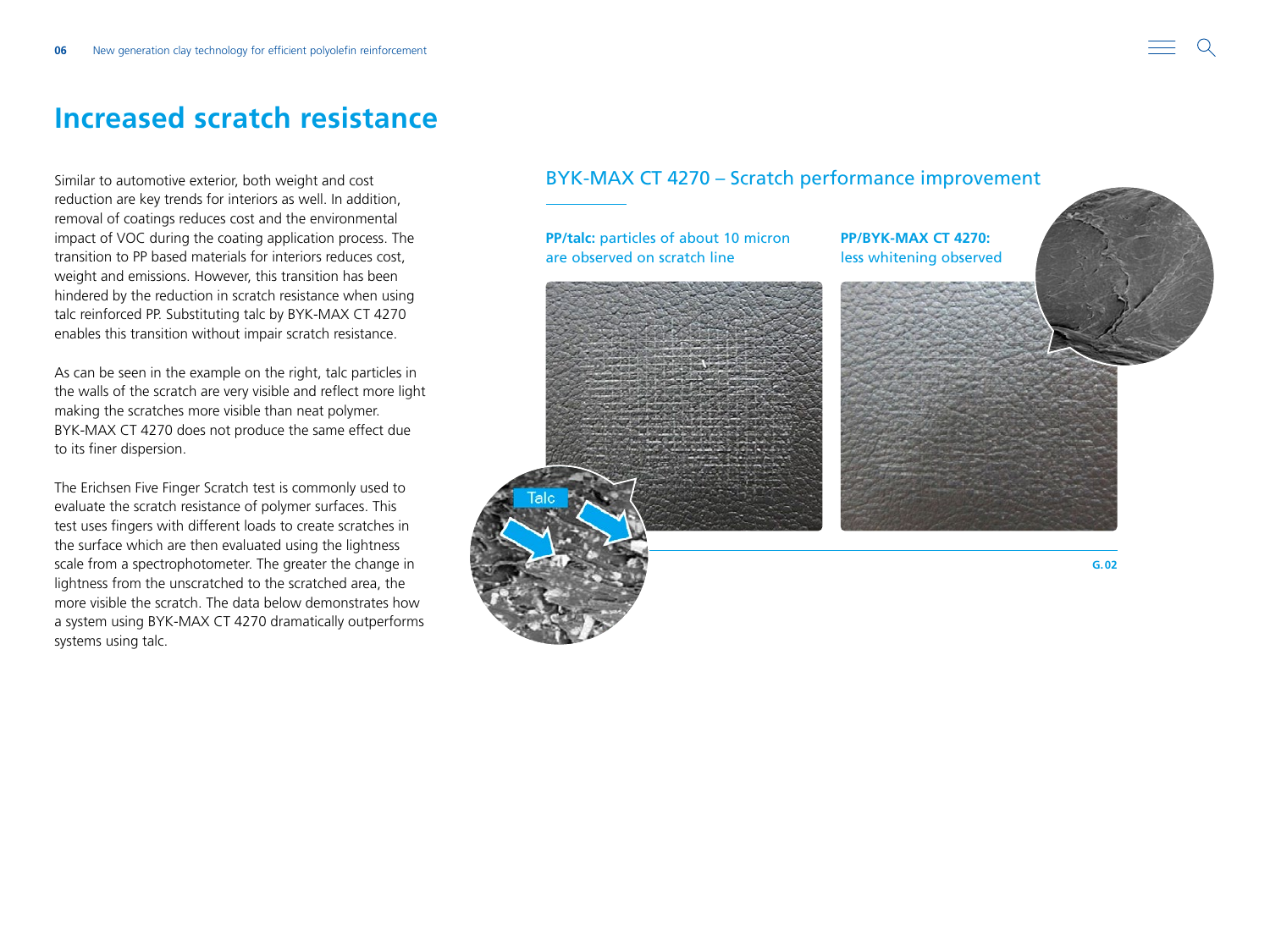### BYK-MAX CT 4270 – Scratch test improvement



#### **BYK-MAX CT 4270 – Scratch test data**

| <b>Change in brightness</b> | <b>BYK-MAX CT 4270 5%</b> | Talc $6 \mu m$ 18% | Talc $1 \mu m$ 18% |
|-----------------------------|---------------------------|--------------------|--------------------|
| $\Delta$ L 5 N force        | 0.0                       | 1.2                | 1.2                |
| $\Delta$ L 7 N force        | 0.2                       | 1.9                | 1.6                |
| $\Delta$ L 10 N force       | 0.3                       | 2.6                | 2.2                |
| $\Delta$ L 15 N force       | 0.5                       | 4.1                | 4.1                |

**T.02**



**G.03**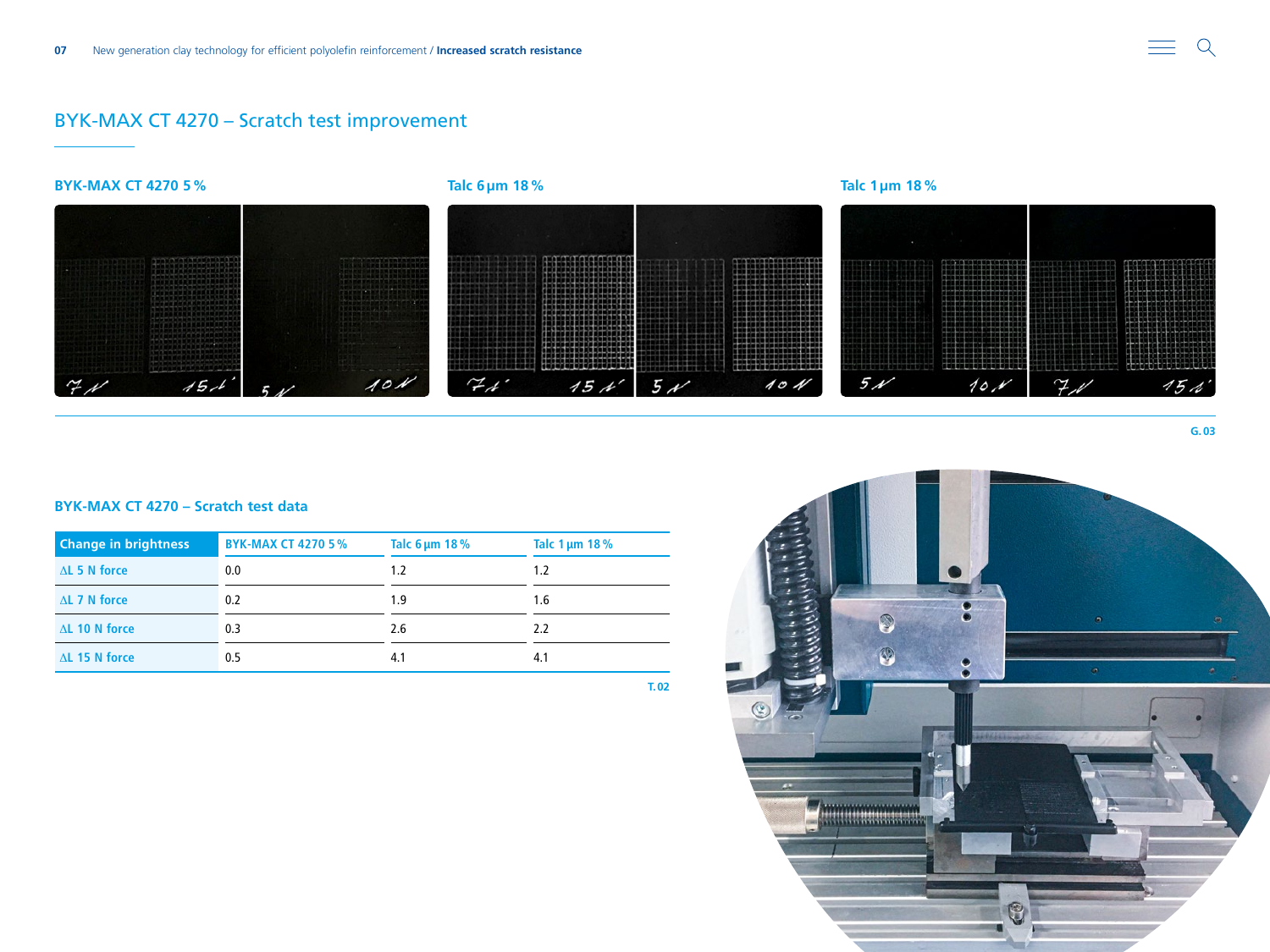# <span id="page-7-0"></span>**Improved processability**

The processability of a material can enable molding thinner parts at shorter cycle times. This provides weight and cost savings. To enable this, a material must flow easily and set up quickly. The use of BYK-MAX CT 4270 as a reinforcement results in a material that flows more easily under injection molding pressure and enables lower molding temperatures. These lower temperatures shorten cycle times an average of 5%.

Even though mold temperatures were decreased as shown in the table, max injection pressure was also reduced 10%.

#### **BYK-MAX CT 4270 – Molding condition improvements**

| <b>Material</b>   | <b>PP/talc</b>  | PP/BYK-MAX CT 4270 |
|-------------------|-----------------|--------------------|
| <b>Hot Runner</b> | 240 $\degree$ C | 220 $\degree$ C    |
| <b>Nozzle</b>     | 240 $\degree$ C | 210 °C             |
| <b>Middle</b>     | 230 $\degree$ C | 205 $\degree$ C    |
| Rear              | 210 $\degree$ C | 200 °C             |

**T.03**



# **Conclusion**

BYK-MAX CT 4270 is an excellent reinforcing agent for PP that doesn't suffer the challenges of talc. Replacing talc with BYK-MAX CT 4270 offers advantages that are important to the automotive industry including 7% density reduction and improved scratch resistance for unpainted surfaces while

maintaining other required physical properties. BYK-MAX CT 4270 provides these benefits at equivalent formula costs and additional savings through cycle time reduction enabled by lower molding temperatures.